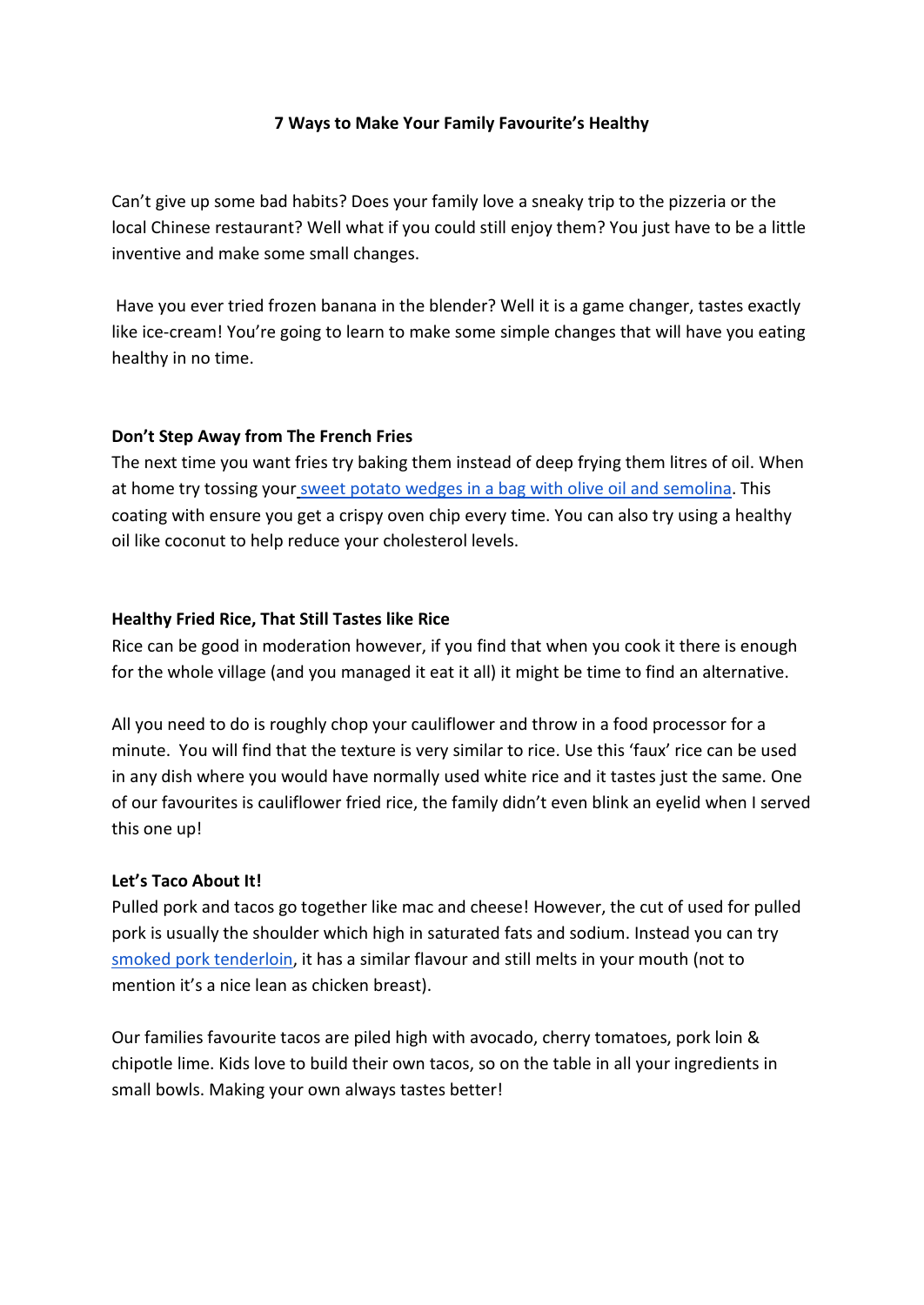## **Make Your Own Chocolate Bars**

If you find you a get a hankering for chocolate, try making it yourself. There is a huge [difference between cocoa and](https://iquitsugar.com/raw-cacao-vs-cocoa-whats-the-difference/) cacao, so just by making the conscious decision to understand what is in your food, will significantly improve your health.

Cacao powder is packed with nutrients and tastes just as yummy as cocoa. We love making our own truffles, it only takes a few simple ingredients such as coconut oil, cacao powder and sea salt.

## **Can't Give Up Mac and Cheese?**

Processed pasta is not a good thing to eat on a regular basis. Get rid of boxed mac and cheese and make some at home. You can make a velvety cheese-based sauce with added butternut squash. This sweet taste on mac and cheese is sure to be satisfying.

Take it a step further and replace your high carb noodles with a plant-based pasta made out of chickpeas or legumes. The texture may be a little grainier than regular pasta but it tastes almost the same.

## **Make Your Own Condiments!**

Have you tried making your sauces? If you have ever had a read of the back you will notice that sugar is one of the main ingredients. If you see some tomatoes on sale, why not make your own tomato sauce? Or you could tr[y](https://www.simplyrecipes.com/recipes/fresh_basil_pesto/) [making a yummy pesto.](https://www.simplyrecipes.com/recipes/fresh_basil_pesto/) It is great to add to pasta or as a coating on chicken.

If you looking for a creamy spread like butter, why not try avocado. It is a similar texture to butter and great to spread on flatbread or toast. It is super easy to also make salsa, hummus or even salad dressing.

# **We All Scream for Healthy Ice cream**

We all love ice-cream, but if you have ever brought a tub and 'accidently' finished the whole tub, this can help. If you see some brown bananas at the shop or have some, don't throw them out, peel and freeze them now! When your ready for some yummy ice-cream grab them out and throw them in the blender for 1 mins -2 mins. You will find it turns into fluffy banana ice cream in no time!

It is delicious on its own, but you can add anything you love in ice-cream. You could throw in some blueberries, coconut milk or mint. You won't believe how similar the consistency and taste is to ice cream!